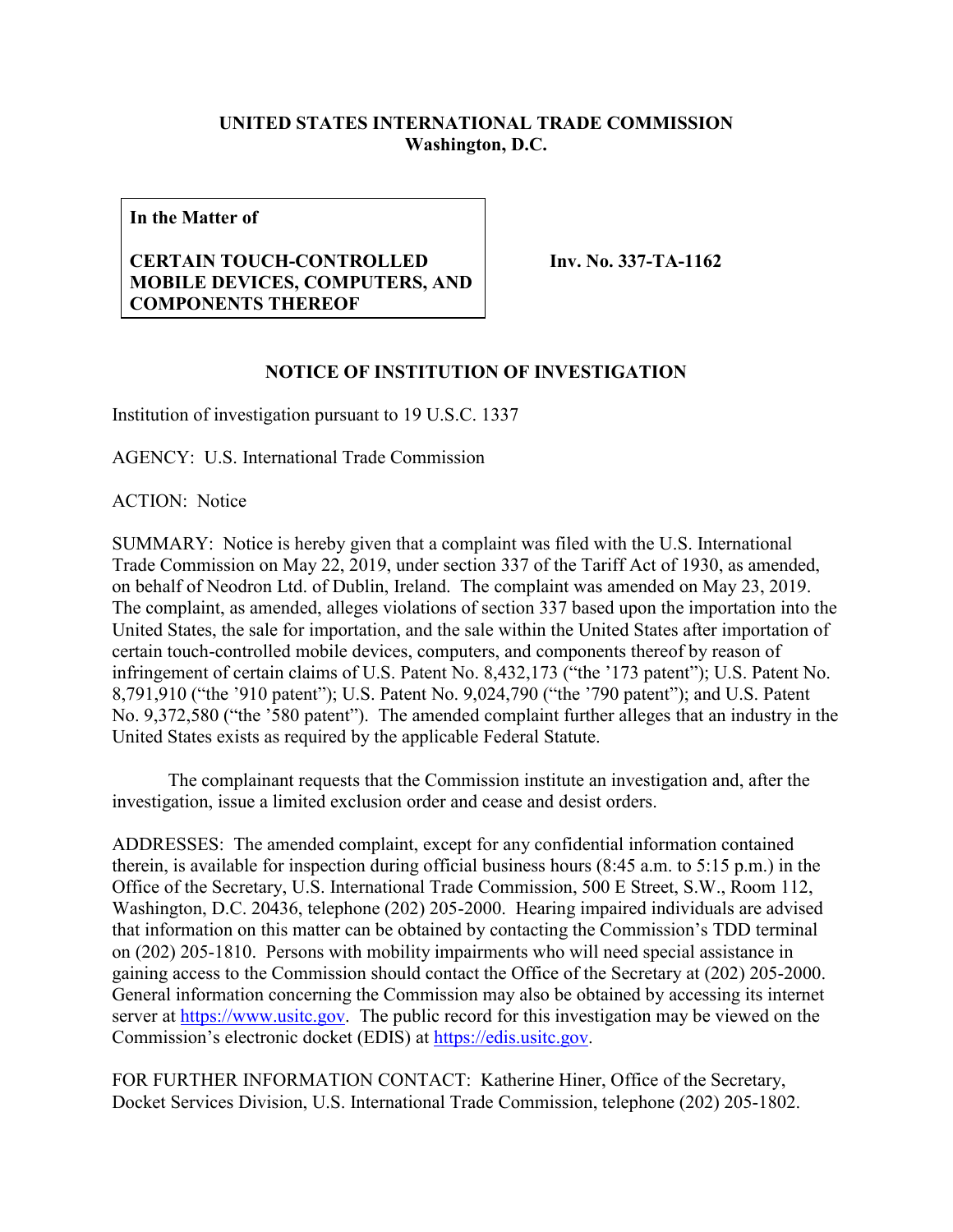## SUPPLEMENTARY INFORMATION:

AUTHORITY: The authority for institution of this investigation is contained in section 337 of the Tariff Act of 1930, as amended, 19 U.S.C. 1337, and in section 210.10 of the Commission's Rules of Practice and Procedure, 19 C.F.R. 210.10 (2019).

SCOPE OF INVESTIGATION: Having considered the amended complaint, the U.S. International Trade Commission, on June 18, 2019, ORDERED THAT –

(1) Pursuant to subsection (b) of section 337 of the Tariff Act of 1930, as amended, an investigation be instituted to determine whether there is a violation of subsection (a)(1)(B) of section 337 in the importation into the United States, the sale for importation, or the sale within the United States after importation of certain products identified in paragraph (2) by reason of infringement of one or more of claims 1-19 of the '173 patent; claims 1-37 of the '910 patent; claims 1, 4-8, 10-14, and 16-24 of the '790 patent; and claims 1-12 of the '580 patent, and whether an industry in the United States exists as required by subsection (a)(2) of section 337;

(2) Pursuant to section 210.10(b)(1) of the Commission's Rules of Practice and Procedure, 19 C.F.R. 210.10(b)(1), the plain language description of the accused products or category of accused products, which defines the scope of the investigation, is "touch-controlled mobile devices, including smartphone and tablet devices, computers, including notebook and laptop computers, and associated components thereof";

(3) For the purpose of the investigation so instituted, the following are hereby named as parties upon which this notice of investigation shall be served:

(a) The complainant is:

Neodron Ltd. Unit 4-5 Burton Hall Road, Sandyford Dublin 18, D18A094 Ireland

(b) The respondents are the following entities alleged to be in violation of section 337, and are the parties upon which the amended complaint is to be served:

> Amazon.com, Inc. 410 Terry Avenue North Seattle, WA 98109

Dell Technologies Inc. One Dell Way Round Rock, TX 78682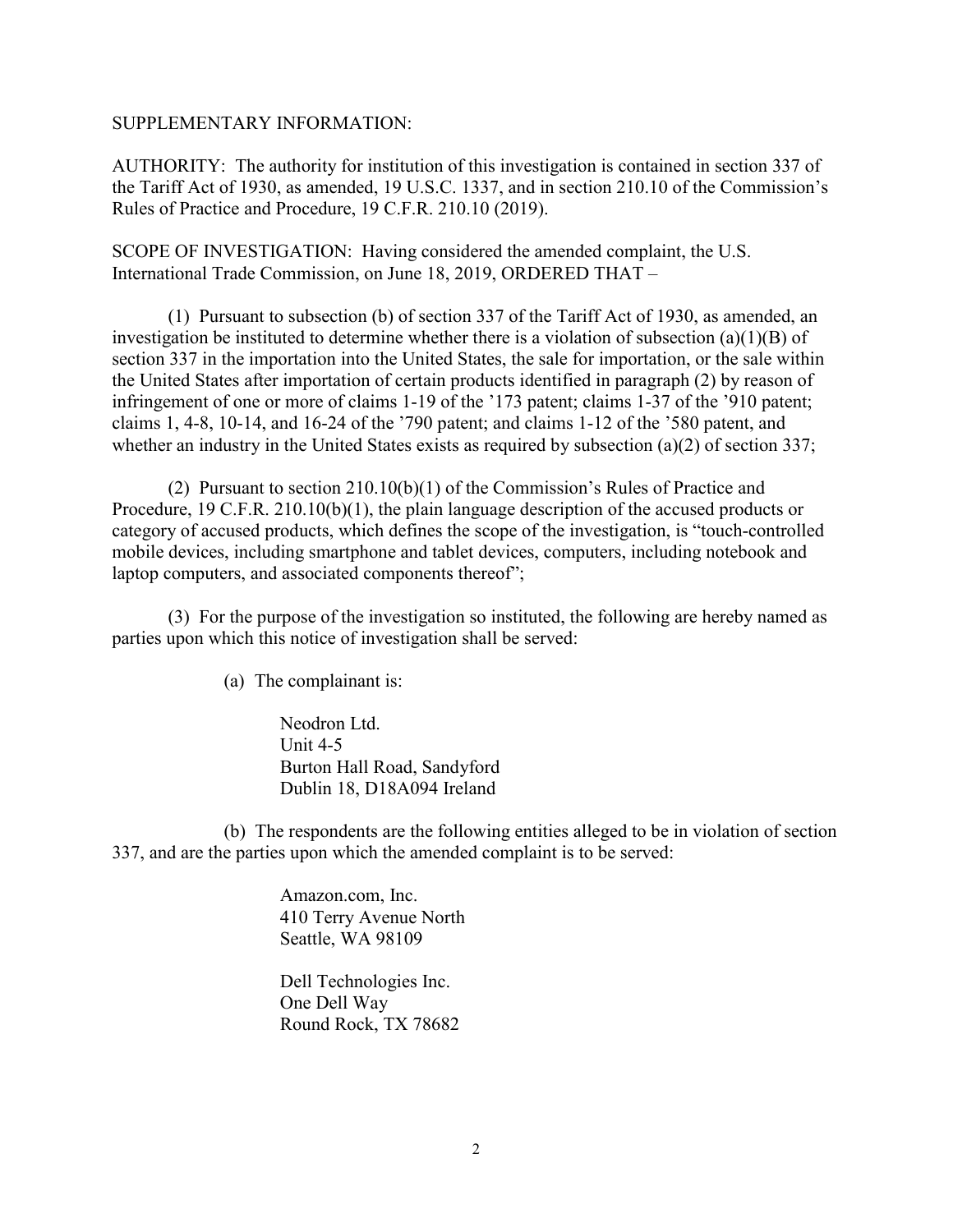HP Inc. 1501 Page Mill Road Palo Alto, CA 94304

Lenovo Group Ltd. 6 Chuang ye Road, Haidian District Beijing 100085 China

Levono (United States) Inc. 1009 Think Place, Building One Morrisville, NC 27560

Microsoft Corporation One Microsoft Way Redmond, WA 98052

Motorola Mobility LLC 222 W. Merchandise Mart Plaza Suite 1800 Chicago, IL 60654

Samsung Electronics Co., Ltd. 129 Samsung-Ro Maetab-3dong, Yeongtong-gu Suwon, 443-742 South Korea

Samsung Electronics America, Inc. 85 Challenger Rd. Ridgefield Park, NJ 07660

(4) For the investigation so instituted, the Chief Administrative Law Judge, U.S. International Trade Commission, shall designate the presiding Administrative Law Judge.

The Office of Unfair Import Investigations will not be named as a party to this investigation.

Responses to the amended complaint and the notice of investigation must be submitted by the named respondents in accordance with section 210.13 of the Commission's Rules of Practice and Procedure, 19 C.F.R. 210.13. Pursuant to 19 C.F.R. 201.16(e) and 210.13(a), such responses will be considered by the Commission if received not later than 20 days after the date of service by the Commission of the amended complaint and the notice of investigation. Extensions of time for submitting responses to the amended complaint and the notice of investigation will not be granted unless good cause therefor is shown.

Failure of a respondent to file a timely response to each allegation in the amended complaint and in this notice may be deemed to constitute a waiver of the right to appear and